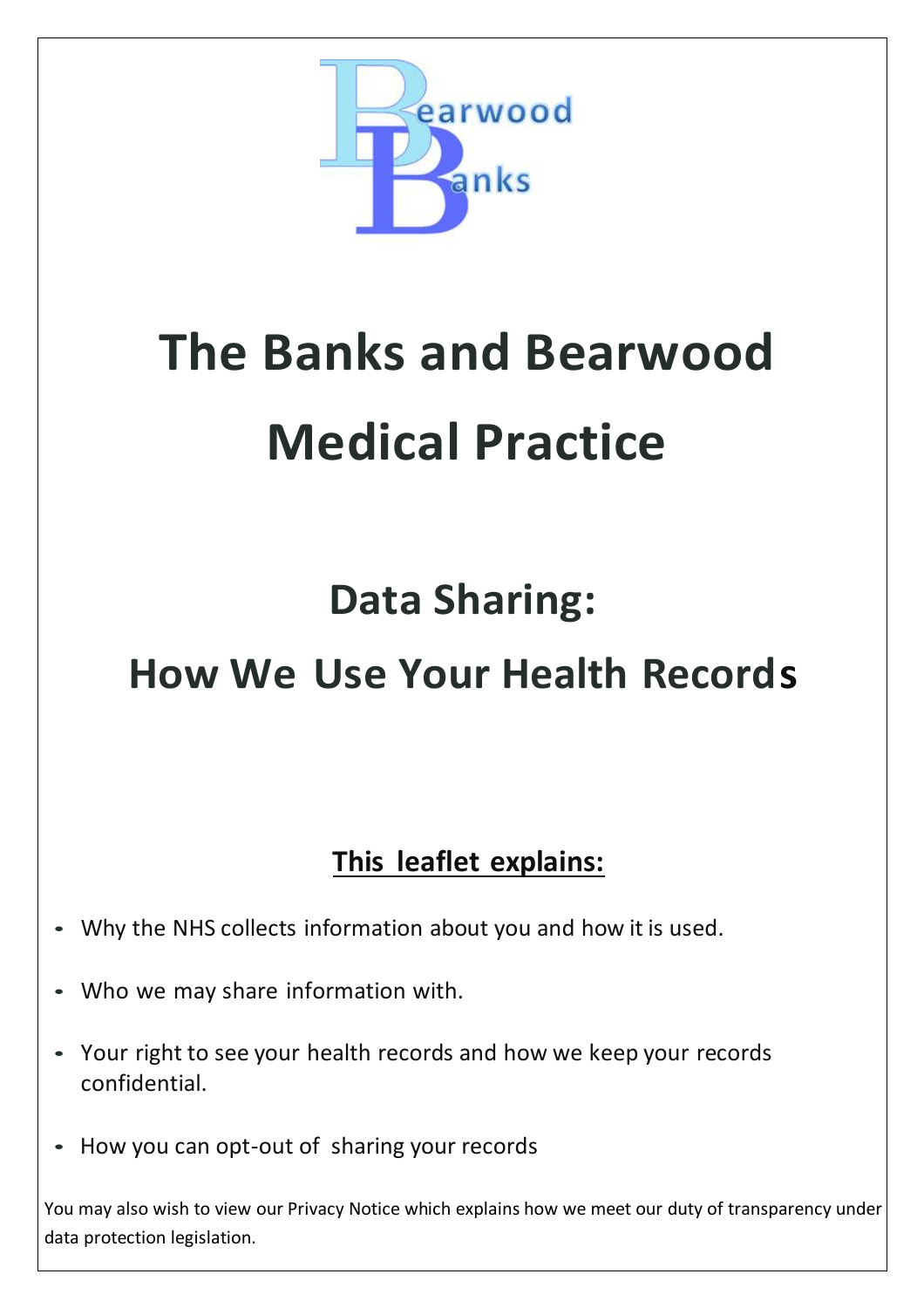#### **Introduction**

This leaflet explains why we collect information about you, the ways in which this information may be used and who we may share this information with to help care for you.

#### **Why we collect information about you and what records do we keep**

To provide you with the best quality care possible, we must keep health records about you. These contain information about the treatment and support you receive which is recorded by the professionals who have been involved in your care. This may include:

- basic details about you such as address, telephone number, date of birth, next of kin;
- any contact we have had with you such as clinical visits;
- notes and reports about your health;
- details and records about your treatment and care;
- hospital letters;
- results of x-rays, laboratory tests etc.;
- any other relevant information from people who care for you and know you well such as health professionals and relatives.

#### **How we keep your records confidential**

Everyone working for the NHS has a legal duty to keep information about you confidential and secure. To help us protect your confidentiality, it is important to inform us about any relevant changes that we should know about, such as change of address, telephone, change of personal circumstance.

All staff working in the practice sign a confidentiality agreement that explicitly makes clear their duties in relation to personal health information and the consequences of breaching that duty.

Access to patient records by staff other than clinical staff is regulated to ensure they are only accessed when there is a genuine need to do so, such as when identifying and printing repeat prescriptions for patients, or when typing referral letters to hospital consultants.

#### **How your information may be used**

We will share information in your health record to allow health professionals to work together more effectively to ensure you receive the best quality care. In these circumstances, the use of patient data is referred to as "for individual care and treatment".

**It is our Practice policy to set your GP Practice record as available to share for individual care and treatment both in the Summary Care Record and the SystmOne GP Clinical System** (for more details see below). **You may choose not to share your information for individual care and treatment by completing the form at the end of**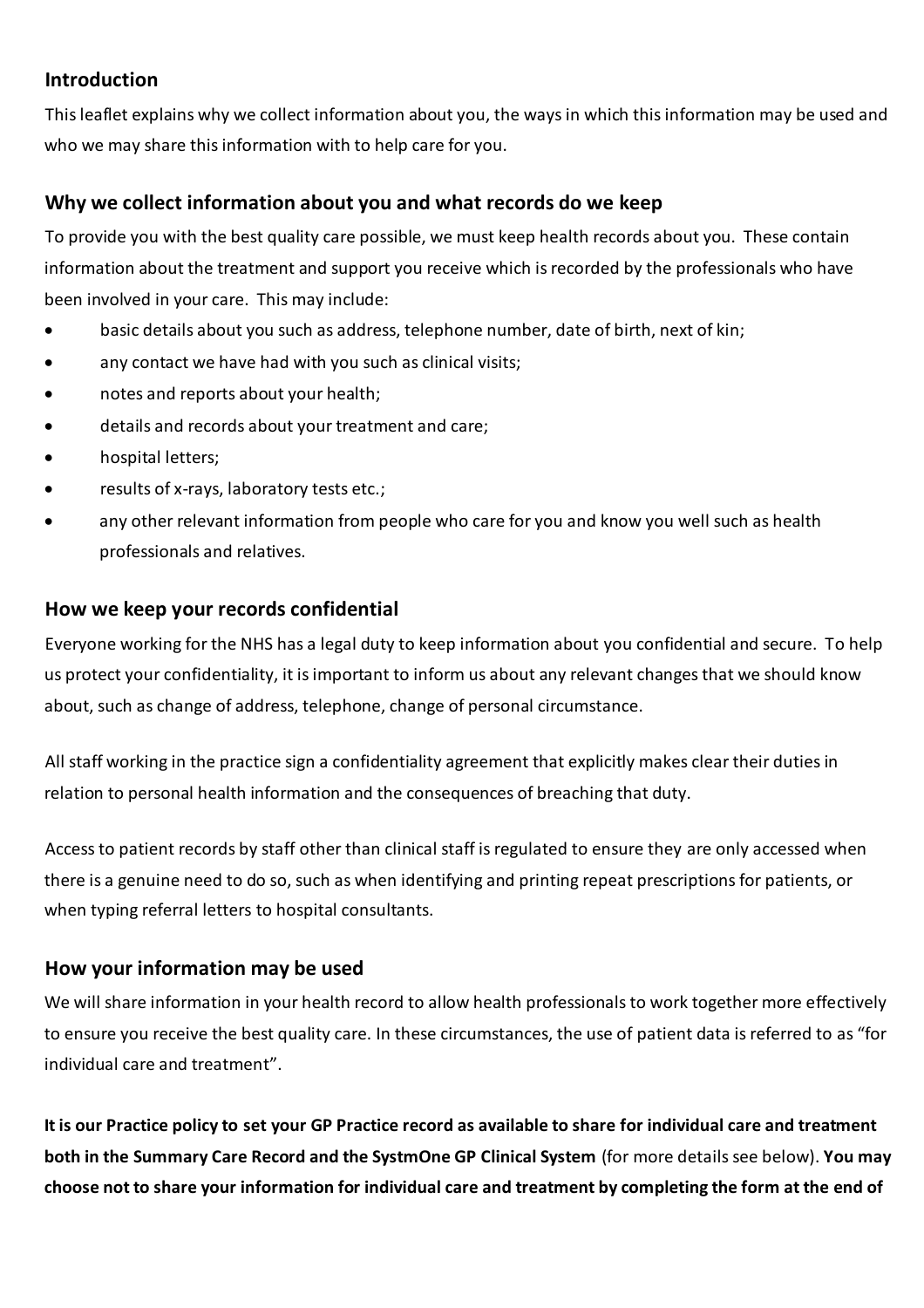#### **this leaflet.**

#### **Summary Care Record**

The Summary Care Record (SCR) is an important electronic patient record which supports a patient's individual care and treatment. The SCR is available nationally to health professionals who may care for you. It contains important information about any medicines you are taking, any allergies you suffer from, and any bad reactions to medicines that you have had. Access to this information can prevent mistakes from being made when caring for you in an emergency, or when your GP practice is closed.

You can also ask for your SCR to include additional information about you, such as your current health conditions. This is known as an Enriched SCR. We will only add additional information to create and Enriched SCR with your consent; please complete the form at the end of this leaflet to let us know whether you would like an Enriched SCR.

Further information on the SCR can be viewed at: [https://www.digital.nhs.uk/summary-care-records.](https://www.digital.nhs.uk/summary-care-records)

#### **SystmOne - GP Clinical System**

Another way of sharing your information for your individual care and treatment is through the confidential electronic record system that we use in our practice, called SystmOne. This is used widely across the NHS and care organisations to keep accurate medical records about you. These records store important information about your illnesses and the care you have received in the past. Your record may contain information from different health and social care organisations such as a hospital, a minor injuries unit, or from a community care service such as district nursing.

Organisations can only access your medical record if you give them permission. For example, you may be working or on holiday in another part of the country and need care from a hospital or a clinic. Having access to your whole medical record will improve the care they can provide you.

#### **How does this work?**

You will need to give us your preferred mobile phone number or email address, which we will record on your medical record. This means that when another organisation asks to access your record, we can send you a verification (security code) which allows you to choose whether to let that organisation view your medical record or not.

If you already use the SystmOnline patient portal, then you can select organisations to allow or prevent them from accessing your records. If you do not have a phone or email address and don't use SystmOnline, then we will be happy to record your choices about which organisations you are happy to share your whole record with. When you receive care from organisations close to your home (i.e within Dorset), you will not usually need to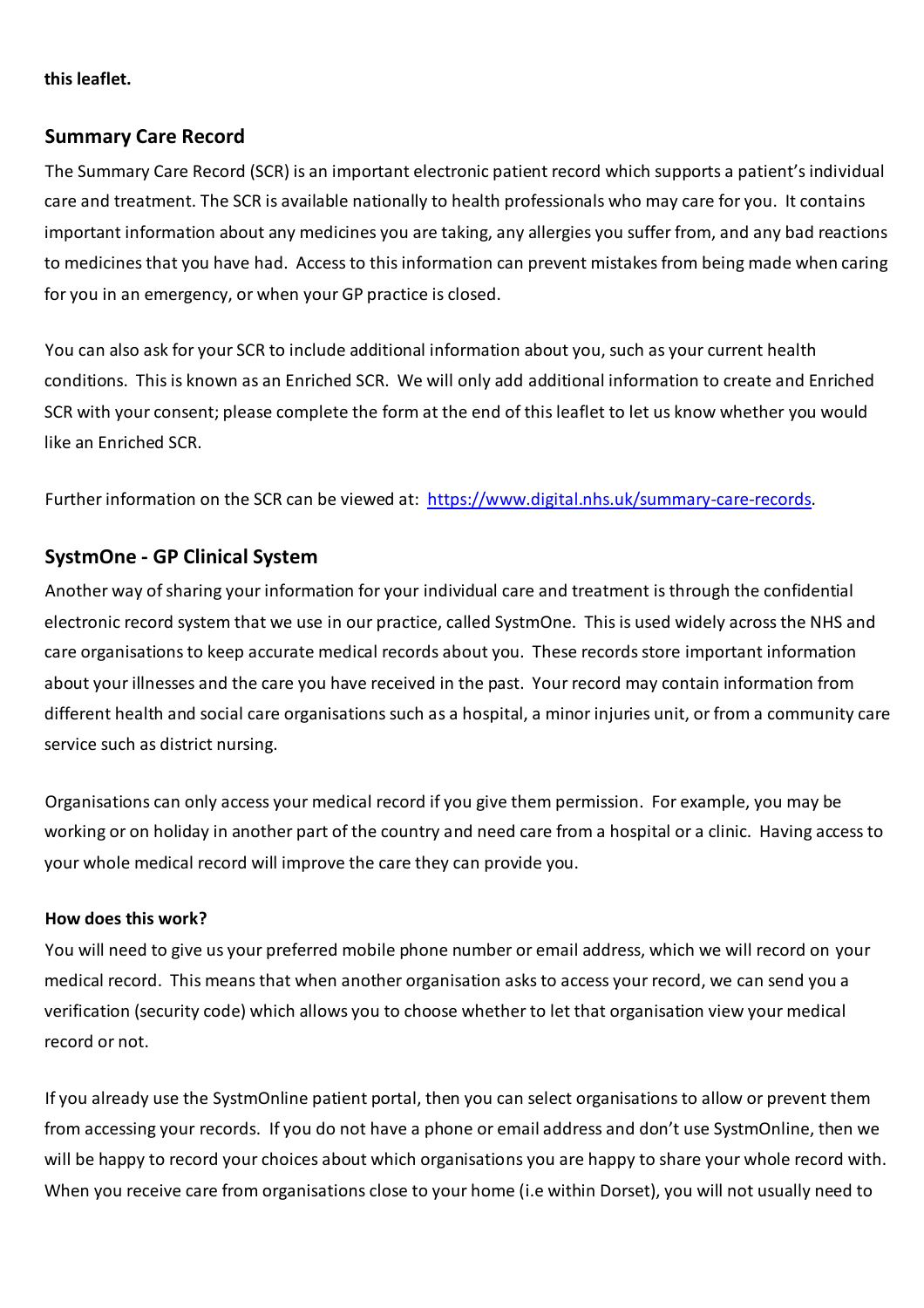give a verification (security) code because we work regularly with these organisations. However, you should still be asked for your consent to share.

Further information about SystmOnline and these sharing controls, can be viewed at: [https://systmonline.tpp-uk.com/2/help/help.html.](https://systmonline.tpp-uk.com/2/help/help.html)

#### **Dorset Care Record (DCR)**

Health and social care organisations in Dorset hold different sets of records about you and not every organisation uses SystmOne. The Dorset Care Record is a confidential computer record that will join up all these different records to create one complete and up-to-date record. Over time this will help improve the care you receive. Information will be taken from GP Practices, hospitals within Dorset, Dorset Healthcare University NHS Foundation Trust, Dorset CCG, South West Ambulance Trust and the councils within Dorset. Records will only be viewed by authorised staff who are directly involved in your care. For more detailed information visit the Dorset Care Record (DCR) website.

If you do not wish your information to be shared in this way, you will need to opt out. To do this, fill in a form (available from the Opt Out page of the DCR website) and send it to the Privacy Officer at Dorset Care Record.

#### **Can I ask for my information not to be shared?**

Organisations using the Summary Care Record and / or SystmOne should only access your record when they are involved in giving you care. Whenever a professional from another organisation wishes to view your record, they will always ask for your consent. If you choose not to allow them to access your record, they will not be able to see any information. However, you should be aware that this could disrupt your care.

If you are a carer and have a *Lasting Power of Attorney for health and welfare* then you can decline on behalf of the patient who lacks capacity. If you do not hold a *Lasting Power of Attorney* then you can raise your specific concerns with the patient's doctor.

If you have parental responsibility and your child is not able to make an informed decision for themselves, then you can make a decision about information sharing on behalf of your child. If your child is competent then this must be their decision.

If you wish to opt out of sharing your GP record for individual care and treatment purposes, please complete the form at the back of this leaflet.

#### **Can I change my mind?**

You can change your mind about sharing at any time. We aim to ensure that your choices about how your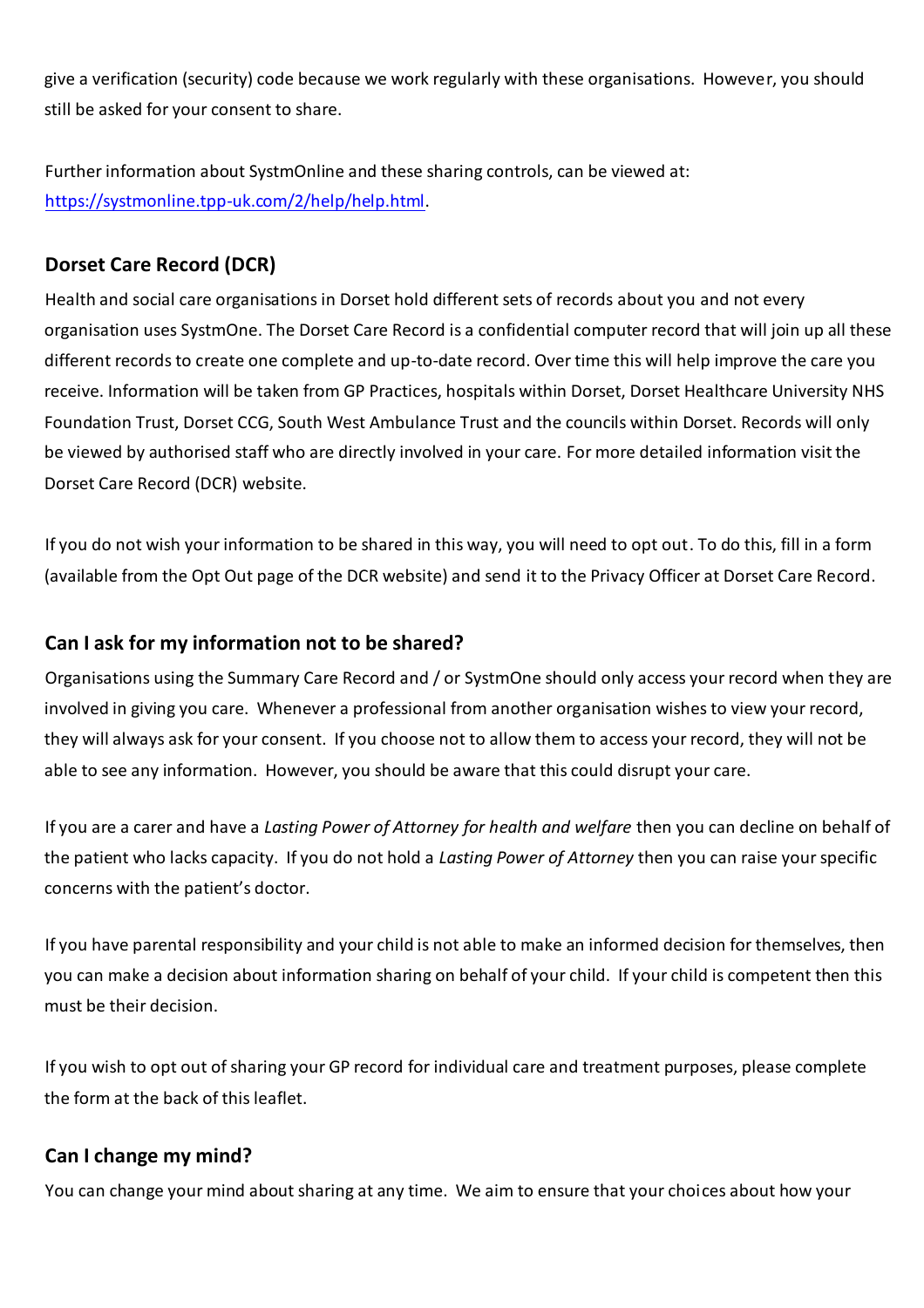information is shared are respected.

#### **Can I access my records?**

The General Data Protection Regulation 2018 gives every living person, or their authorised representative, the right to apply for access to their health records. You have a right to ask for a copy of all records held about you.

An audit log is maintained showing who has accessed your record, and when. You are also entitled to request a copy of this log.

You can view your own health record, change how your record is accessed, and view an audit trail of who has accessed your record by using the SystmOnline patient portal. Ask your practice for details on how to set up an online account. Alternatively, you can make a request in writing to The Practice Manager and we will respond within a month. You will be required to provide ID before any information is released to you.

If you think that anything in your record is factually inaccurate or incorrect, or would like any further detail about your information rights under the General Data Protection Regulation, please inform us.

#### **Can anyone else see my medical records?**

We will not share your medical records without your consent, unless we are required to share them for legal reasons. For example, occasionally we may receive requests from insurance companies to have copies of your medical records. We will ask for your signed consent before releasing these, unless we have received a court order requesting this information.

However, we may also need to provide limited information to local authorities about some infectious diseases or if you have had food poisoning. We would not require your consent to do this.

Very rarely, doctors may be required to disclose information in order to detect a serious crime. Likewise, a court order can require doctors to disclose certain information during a court case. We would not require your consent to do this.

#### **Data Sharing For Purposes Beyond Individual Care and Treatment**

NHS England links information from all the different places where you receive care, such as hospital, community services and your GP Surgery. The NHS wants to make sure you and your family have the best care now and in the future. Your health and adult social care information supports your individual care. It also helps us to research, plan and improve health and care services in England.

For any data to be used beyond the patient's individual care and treatment there should be a benefit to the health and care system and it must never be used for insurance or marketing purposes without the patient's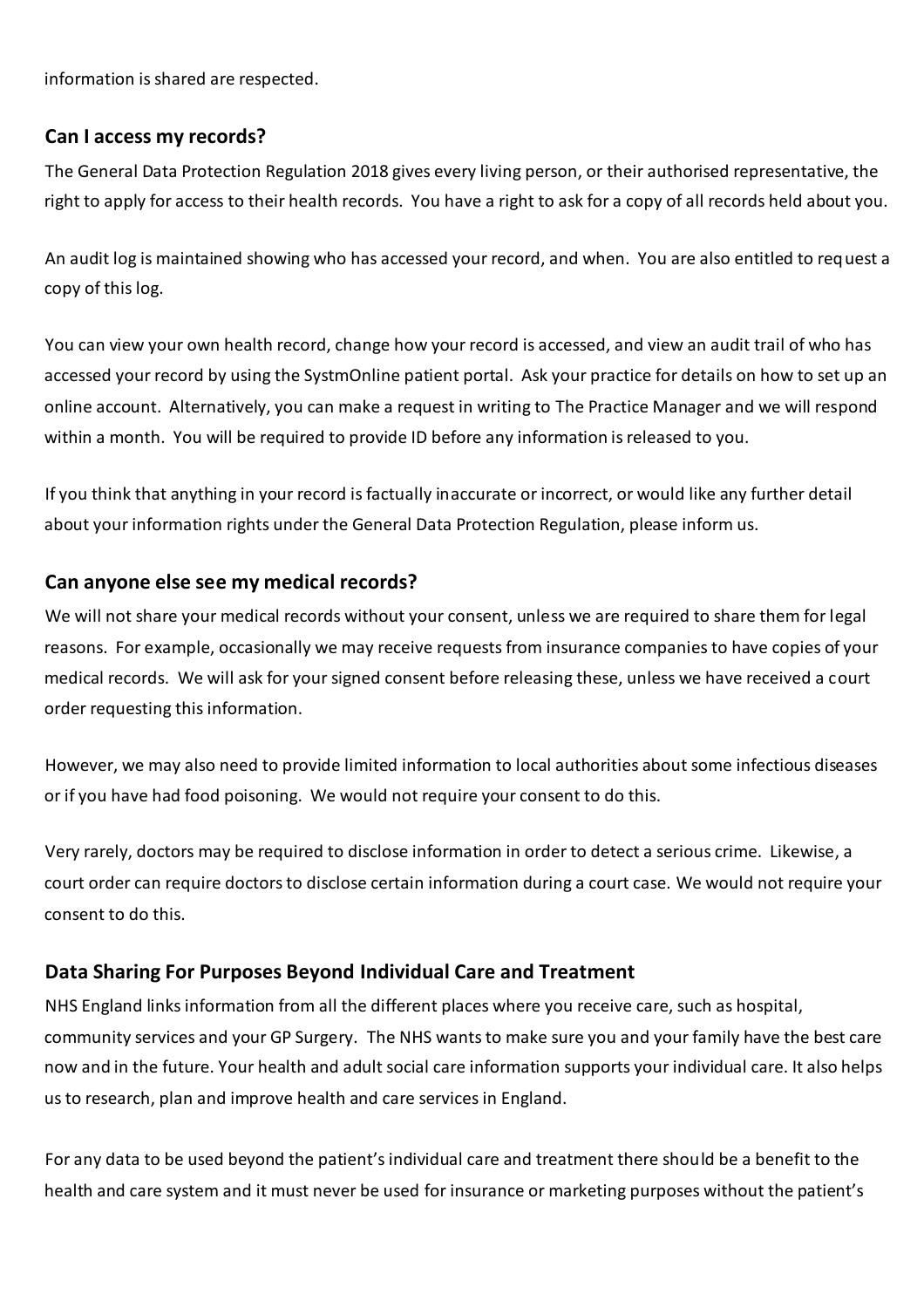explicit consent. When data is used beyond the patient's individual care and treatment it is normally anonymised, which means that information that identifies an individual patient has been removed or pseudonymised. A pseudonym is a unique identifier which does not reveal the patient's "real world" identity.

This information is held in a secure environment by NHS Digital. The role of NHS Digital is to ensure that high quality data is used appropriately to improve patient care. NHS Digital has legal powers to collect and analyse data from all providers of NHS care. They are committed, and legally bound, to the very highest standards of privacy and confidentiality to ensure that your confidential information is protected at all times. This data can also be used, with permission from NHS England, for research purposes.

**The National Data Opt Out Programme** (known to the public as "Your Data Matters ot the NHS") allows a patient to choose that they do not want their confidential patient information to be used for purposes beyond their individual care and treatment. The national data opt-out is a simple option that a patient who wishes to opt-out needs to set only once and which can then be applied across the health and care system.

#### Patients who do not wish to opt-out do not need to do anything.

Anyone registered for care and treatment with the NHS in England and with an NHS number can have a national data opt-out set and of those anyone aged 13 and over can set their own national data opt-out using one of the services below.

#### 1. Online service (available 24 hours a day)

Visi[t www.nhs.uk/your-nhs-data-matters/](http://www.nhs.uk/your-nhs-data-matters/) and follow the instructions. You will need to have your NHS number and a mobile phone number or email address which has been provided previously at a GP Practice or other NHS service.

2. Telephone service (available Monday to Friday 9am to 5pm, excluding English Public Holidays) Telephone **0300 303 5678.** You do not need to provide your NHS number or mobile phone number / email address to use this service.

Once the process has been completed, the patient will receive a confirmation that their national data opt-out has been set, using email, SMS text or letter as per their chosen communication method. It can take 21 days for the opt-out to be registered by NHS Digital, who will uphold your opt-out from this date.

The National Data Opt-Out programme is a new service and your opt-out will be respected and upheld by all other organisations that use health and care information by March 2020.

People with parental responsibility for children under the age of 13 (such as parents or legally recognised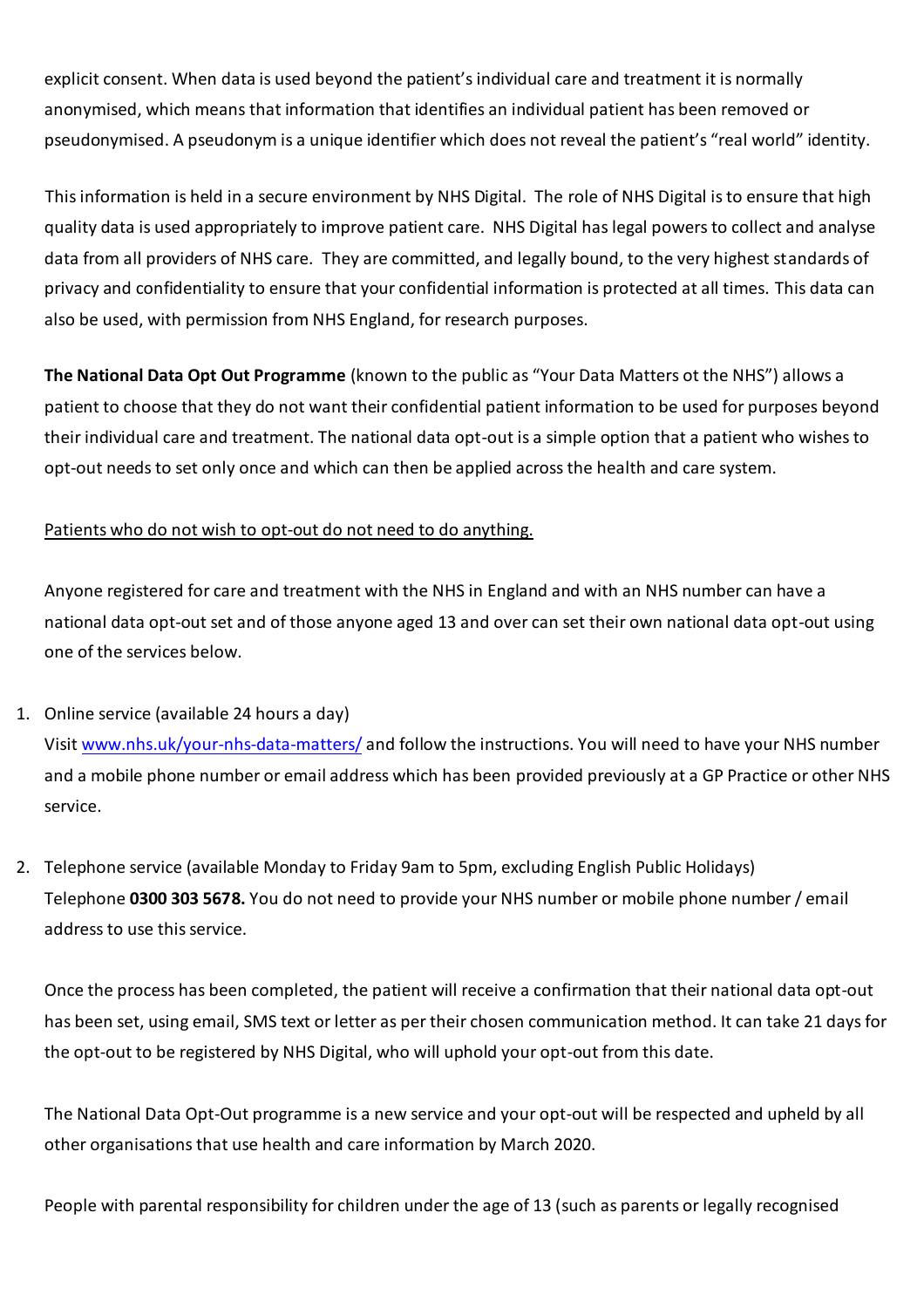guardians) can act as a proxy and set or change a national data opt-out on the child's behalf. People who have a formal legal relationship with a patient such as someone who has a legal power of attorney or a court appointed deputy can act as a proxy and set or change a national data opt-out on the patient's behalf. The person acting as a proxy would need to use the telephone service on **0300 303 5678.**

The National Data Opt-Out Programme does not prevent data being uploaded to the Summary Care Record (SCR) as the national data opt-out applies only to purposes beyond individual care and treatment. If you wish to opt out of the SCR or data sharing within SystmOne you must still complete and return the attached form to Reception.

Patients who have previously asked that their confidential data not be shared beyond NHS Digital will have their opt-out converted to a National Data Opt-Out. Patients who have previously requested that their confidential data be prevented from leaving the Practice for purposes beyond their individual care will have their opt out respected until 2020 when the Department of Health and Social Care will consult with the National Data Guardian on their removal.

Further information can be found at<https://www.nhs.uk/your-nhs-data-matters/>

#### **What do I need to do now?**

After reading this information, note your decisions on the enclosed form and return it to Reception. You can change your mind at any time, just complete another form.

Please contact the Practice Manager if you have any further queries on how we use and share your information.

If you would like to view this information in an alternative format, for example large print or easy read, or, if you need help communicating with us, for example because you use British Sign Language, please let us know on 01202 593444.